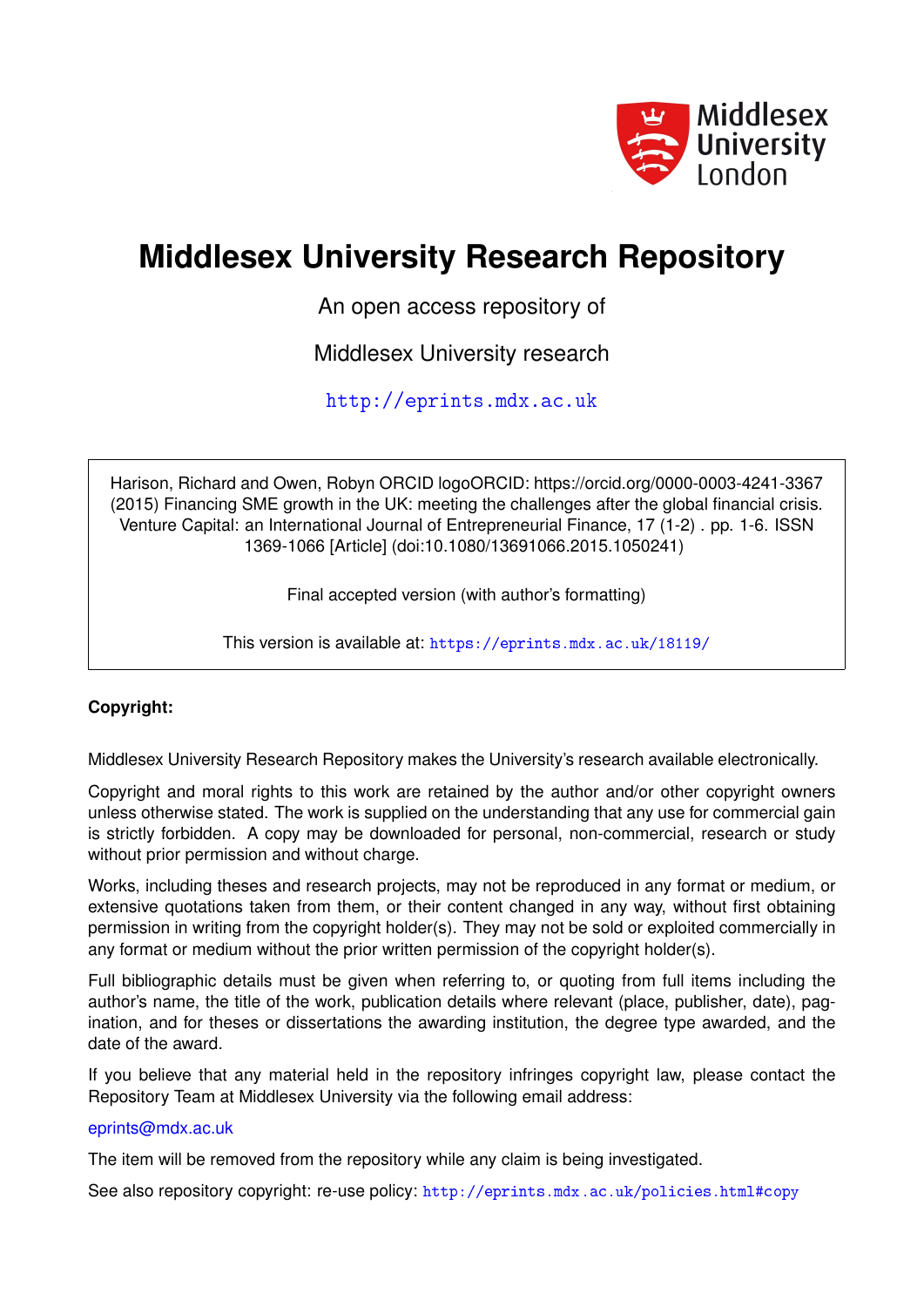# **Financing SME Growth in the UK: Meeting the Challenges after the Global Financial Crisis**

Richard T Harrison, Centre for Entrepreneurship Research, University of Edinburgh Business School, Edinburgh EH8 9JS, Scotland, UK [r.harrison@ed.ac.uk](mailto:r.harrison@ed.ac.uk)

Rob Baldock, Centre for Enterprise and Economic Development Research, Middlesex University Business School, Hendon, London, NW4 4BT, UK

#### **Introduction**

In the aftermath of the Global Financial Crisis new forms of SME finance are emerging in the place of traditional banking and equity finance sources. This Special Issue has its origins in a conference organised in June 2014 by the Centre for Enterprise and Economic Development Research (CEEDR) at Middlesex University Business School, where all but the final two papers were presented. The Conference was designed to provide a timely forum for leading academics, practitioners and policy makers to disseminate current research and practitioner knowledge exploring finance gaps and how best to address the financing needs of small high growth potential businesses.

#### **The Global Financial Crisis and SME Finance**

The global financial crisis, beginning with the sub-prime crisis in the US housing market in August 2007 and culminating in the collapse of Lehman Brothers in September 2008 and the nationalisation or part-nationalisation of a number of major banks across several jurisdictions (Orlowski 2008), reflected a number of factors: the housing boom in the US, which peaked in 2006; the collapse in the sub-prime mortgage market as interest rates and foreclosures rose; and the deregulation of the financial sector and increasingly complex (and not well understood) financial innovations (Almunia et al 2009; Block, Sander and De Vries 2010).

The impact on the SME sector was profound, in terms of restrictions on the supply of capital from financial institutions and constraints on the demand for finance as SMEs faced the trade implications of the resulting economic recession (Cowling, Liu and Ledger 2012; Ogawa and Tanaka 2013). The impact of the GFC was not, however, felt equally across the sector, and bore down most heavily on those SMEs that were already financially constrained and vulnerable before the GFC and thus less able to absorb a credit supply shock (Vermoesen, Deloof and Laveren 2013; McGuinness and Hogan 2014). Furthermore, the GFC had a similarly serious impact on the supply of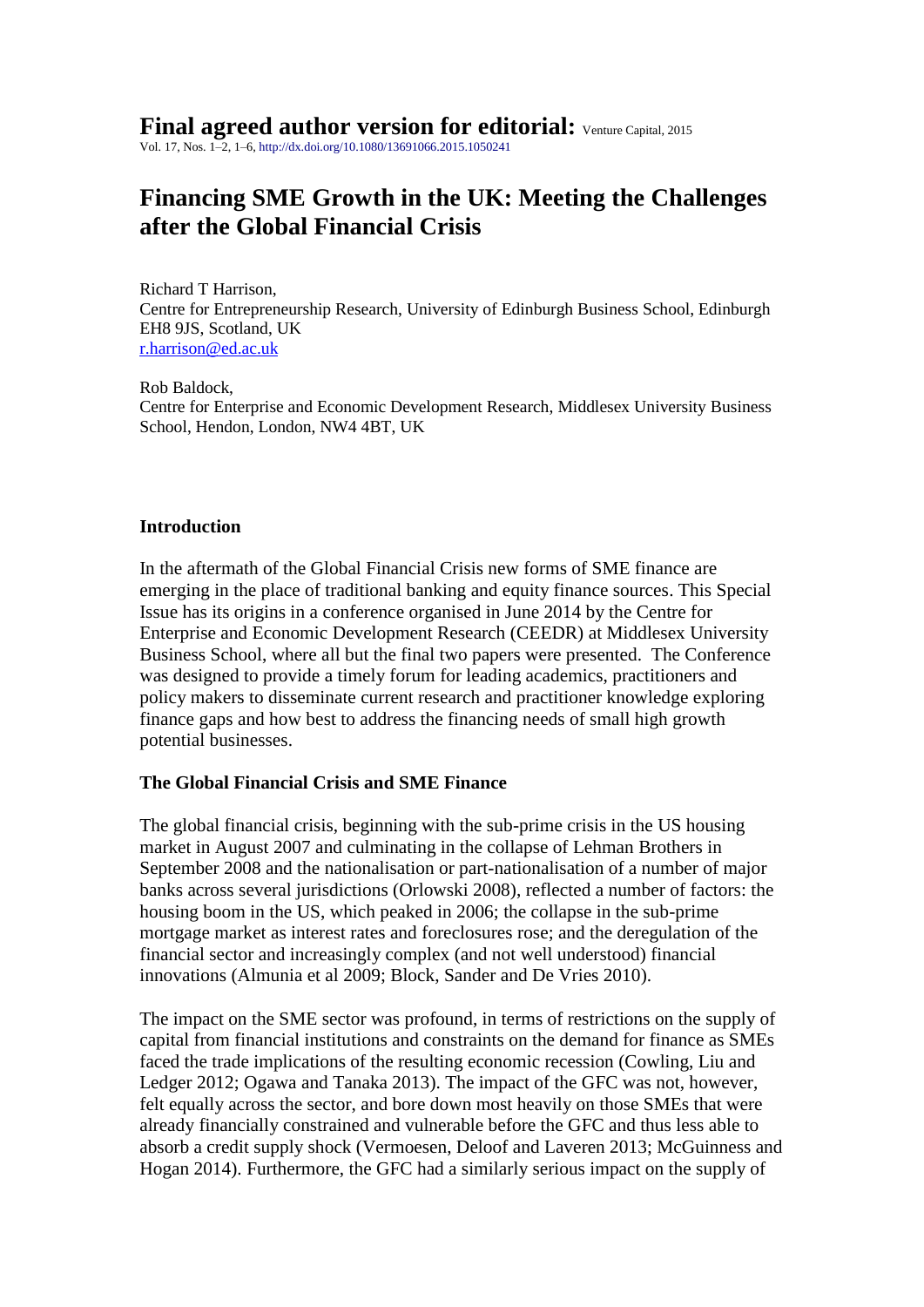venture capital, through both a decrease in the supply of money to VC funds and a decrease in the valuation of VC-backed start-ups, with a corresponding negative impact on technological development, innovation and economic growth (Block and Sander 2009; Block et al 2010). In response, policy makers have implemented regulatory and institutional reform in the capital markets in an attempt to improve the supply of capital, and interest has grown in alternative sources of finance.

#### **Review of papers in the double special edition**

This double special edition contains a broad and diverse range of papers, written by practitioners (Van der Schans from the British Business Bank and Gill from St John's Innovation Centre) and academics exploring the financing requirements of various types of SMEs in the aftermath of the GFC. Their common unifying theme is the financing addressing gaps and market failures brought about or exacerbated by the GFC. A notable exception is the example of New Zealand, whose relatively sheltered economy provides an interesting contrasting 'control' case (Deakins, North and Bensemann).

The papers span across the contemporary finance escalator (see North, Baldock and Ullah, 2013) from seed and start-up funding through early stage to substantial growth and later stage funding with a particular focus on financing the type of innovative potential high growth SMEs that the current UK government has placed as a cornerstone to policy to rebalance the economy and establish growth drivers in employment, sales and exports (HM Treasury and BIS, 2011). This higher growth oriented policy is called into question in relation to balancing the economic development needs of a wider based economy, notably in terms of addressing the debt financing needs of more modest growth SMEs through government and alternative financing organisations.

## **Part I: UK Government Policy**

The first set of papers focuses on UK Government policy to provide both debt and equity finance in the aftermath of the GFC. The need for a more coherent public policy approach in addressing the SME financing issues brought about by the GFC are highlighted in the key policy papers presented in this issue. These include a practitioner paper by Van der Schans which sets out the unifying vision of the newly established British Business Bank. This paper is particularly helpful in establishing the rationale for a new UK-wide government appointed organisation to address genuine market failure in SME finance.

Jones-Evans, supported by considerable empirical evidence drawn from a recent study of Finance Wales, examines the operation of this Welsh government appointed body in delivering SME debt finance into this devolved UK region. Summarising the problems in raising SME debt finance in the aftermath of the GFC, resulting in increased costs and incidence of refusals for both overdraft and loan finance, allied to depressed demand, the paper raises an important key question as to whether policy should support affordable loans for wider economic development, rather than narrowly focusing on more certain growth oriented and established larger firms.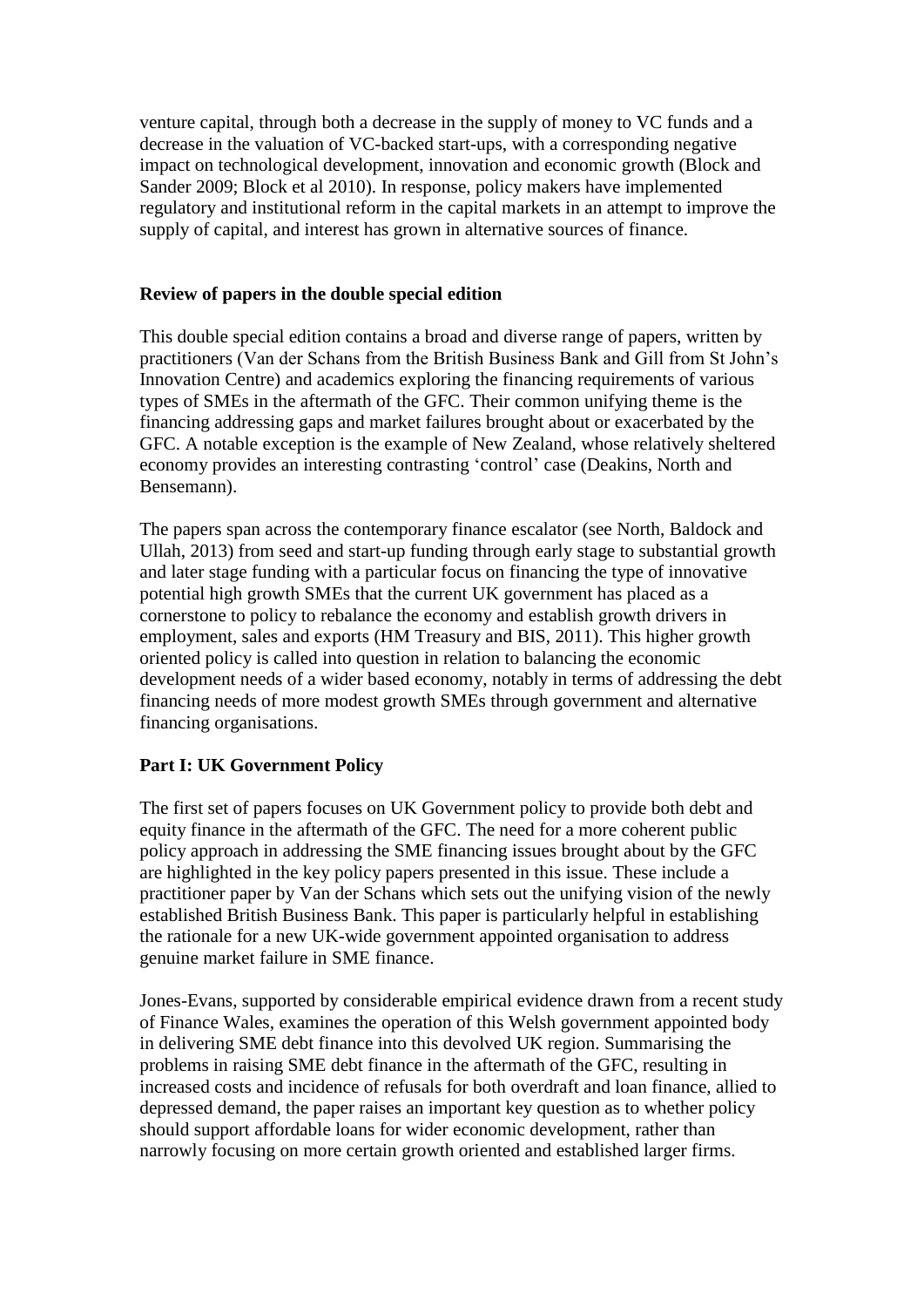Both papers suggest the need for these oversight organisations, and perhaps there is a case for a Welsh Development Bank following the lead of the Kreditanstalt für Wiederaufbau (KfW, 2015) domestically in Germany. Such organisations can potentially provide a more coherent approach to policy and more effective post GFC financing escalator, but as Jones-Evans indicates, they need to be clear on their policy objectives.

Developing on the British Business Bank public policy theme, two contrasting papers examine the role of public policy in addressing the equity finance gap facing potential innovative high growth early stage SMEs. Both of the papers, by Gill and Baldock and Mason, note that the equity gap has extended into the £2m to £10m range, as private VCs have continued their retreat, post GFC, to safer later stage funding, exacerbating the Rowlands gap (2009) for more intensive and longer term investments. Gill's practitioner paper, based on considerable experience of assisting innovative early stage SMEs at St John's Innovation Centre in Cambridge, presents a compelling case for a refresh of the original 3i approach to providing early stage funding in the UK in the 1970s and 1980s, using core technical expertise whilst also enabling vital outreach to support regional clusters with the substantive investments that are currently lacking outside of the London and Oxbridge triangle. Baldock and Mason draw on recent studies of seed and early stage government equity schemes, focusing on the two key UK flagship VC schemes; the Enterprise Capital Funds (ECFs) and the Angel Co-investment Fund (ACF). They find that they are making a difference, contributing to business and wider economic growth. However, they note that these schemes are evolving and require further monitoring, supporting a key lesson from Lerner's review of the best practice operation of public VC schemes (2010). This can ensure that they continue to complement each other and address the future equity gap, notably by new super ECFs expanding into the recently extended European Union state aid limit rise from a £2m to a £5m ceiling on initial investments announced in January 2014 (British Business Bank, 2014).

Baldock's examination of the motivations for UK companies to list on the UK's Alternative Investment Market (AIM) focuses mainly on growth and expansion funding for smaller cap companies exiting from private equity. Noting that the GFC severely undermined confidence and liquidity in public markets globally and particularly in the case of AIM, the paper finds that this market still has an important role to play, in some cases for earlier stage funding in substitution for private equity. However, it is only likely to provide a more effective exit option for private equity when it is perceived by investors and entrepreneurs as more liquid and stable and therefore a more cost effective alternative to trade sales. Since trade sales may result in the loss of IP, revenue and jobs to foreign buyer economies, following the Kay Review (2011) there would appear to be an important role for government to facilitate an improved AIM and encourage UK based companies to continue their growth.

#### **Part II: International Examples and Alternative Finance for** SMEs

Whittam, Talbot and Mac an Bhaird examine the impacts of UK legislation in 2012 designed to increase the lending facilities of credit unions to SMEs. The rationale for this is the reduction in information asymmetries afforded by the perceived local knowledge of credit unions. Using recent evidence from Scottish credit unions, they find that they are reluctant to lend to SMEs because they lack the technical expertise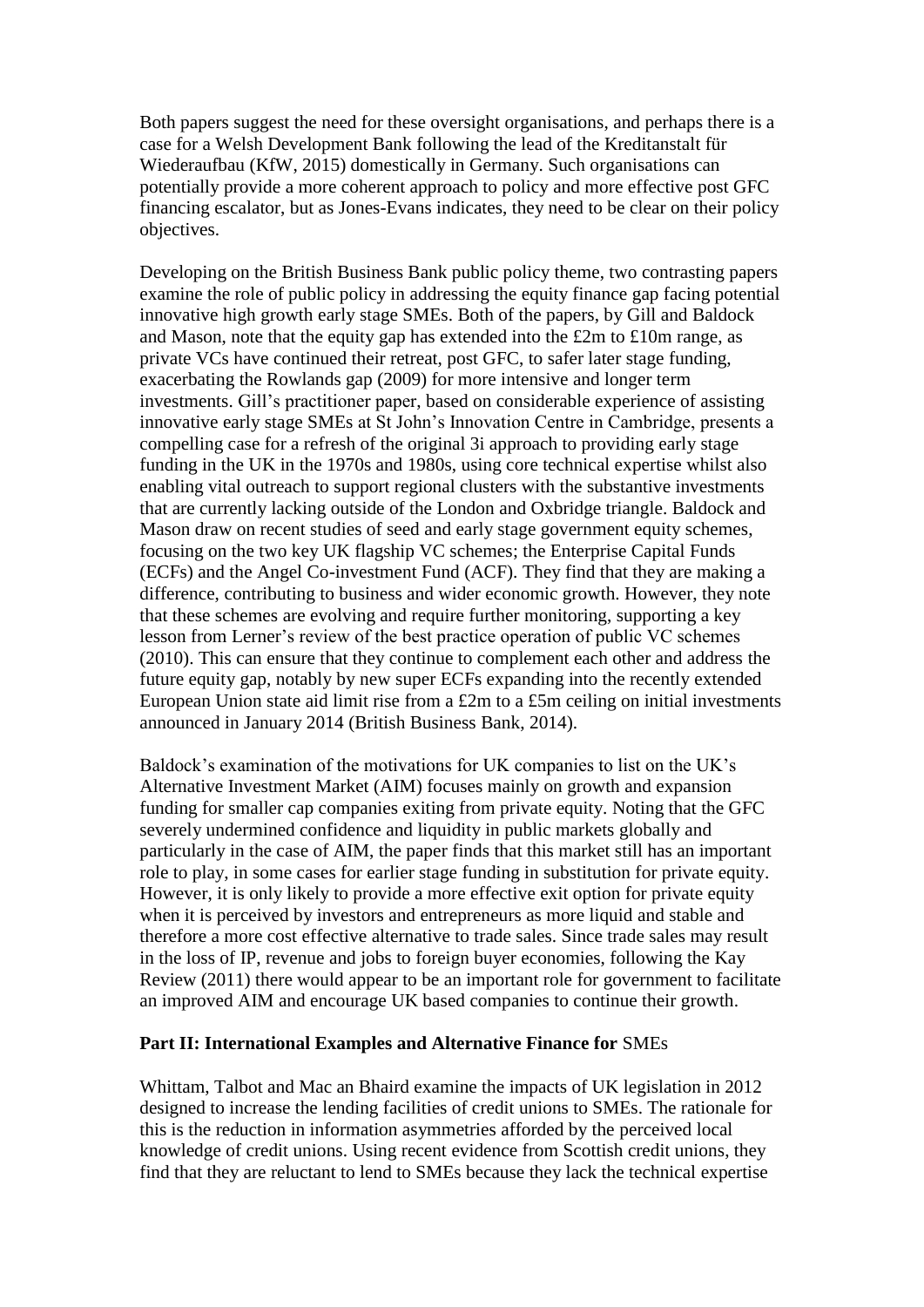and experience to lend in this perceived high risk market and, as a result, that they are unlikely to offer competitive lending rates. The authors suggest that government needs to have greater understanding of the nuances of delivery organisations like credit unions and the SME lending market in order to design policy which is more effective in targeting support.

Two contrasting papers which examine the financing of potential high growth innovative SMEs are presented by Mac an Bhaird and Lynn who examine Cloud based start-ups in the Republic of Ireland and the study of Deakins, North and Bensemann into the financing of technology based small firms (TBSFs) in New Zealand. In the case of the New Zealand study it is apparent that the country's relatively sheltered and stable economy during the GFC was offset by its small local economy, remoteness and relatively under developed equity finance market, allied to conservative approaches towards using equity. These factors have hindered business growth, but also led to the flight of more successful globally expanding businesses away from New Zealand to substantial growth equity centres in the US or Far East, with the resultant loss of IP, jobs and revenue. Recent moves to tie New Zealand's public equity (the New Zealand Venture Investment Fund, 2012) with public VC in Taiwan may also play an important catalytic role in providing more substantive equity funding in New Zealand, whilst also opening up global market opportunities.

Mac an Bhaird and Lynn call into question the need for public funding to support Cloud tech start-ups in the Republic of Ireland. Their recent study suggests that these essentially low overhead companies are able to adopt Cloud technologies to facilitate rapid expansion using bootstrapping techniques. This involved reducing wages and costs, as well as networking and collaborating with buyers and suppliers for R&D and finance and utilising only relatively small amounts of catalytic grant funding at initial concept stages. The paper concludes that bootstrapping is an essential strategic and financial management approach through which agile and flexible financing solutions can be found.

Lehner, Grabmann and Ennsgraber examine the emerging alternative financing available to entrepreneurs through crowd sources. The authors note that the rapid increase in crowdfunding (CF) has arisen, at least in part, out of the need to find alternative sources of finance for seed and early stage innovation in the aftermath of the GFC. In this highly qualitative study of four ICT business cases seeking CF from the Kickstarter and Indiegogo platforms, the businesses were seeking pledged funds ranging from \$100k to \$32m in return for innovative product developments and associated rewards. The main focus of the paper is on the various consequences of these campaigns which highlight the complexity of this market. These range from unsuccessful campaigns where funds are returned to highly successful campaigns where considerably more funding is received than originally anticipated. The latter scenario can lead to heightened investor expectations of business performance and scaling up, but which may not be met for a variety of reasons (such as legal, regulatory and technical delays). Whilst CF undoubtedly offers huge global funding opportunities to radical innovation and social improvement projects where there is a collective interest (Drury and Stott, 2011), the authors conclude that considerably more needs to be known and understood about the wider consequences for investors, companies and society.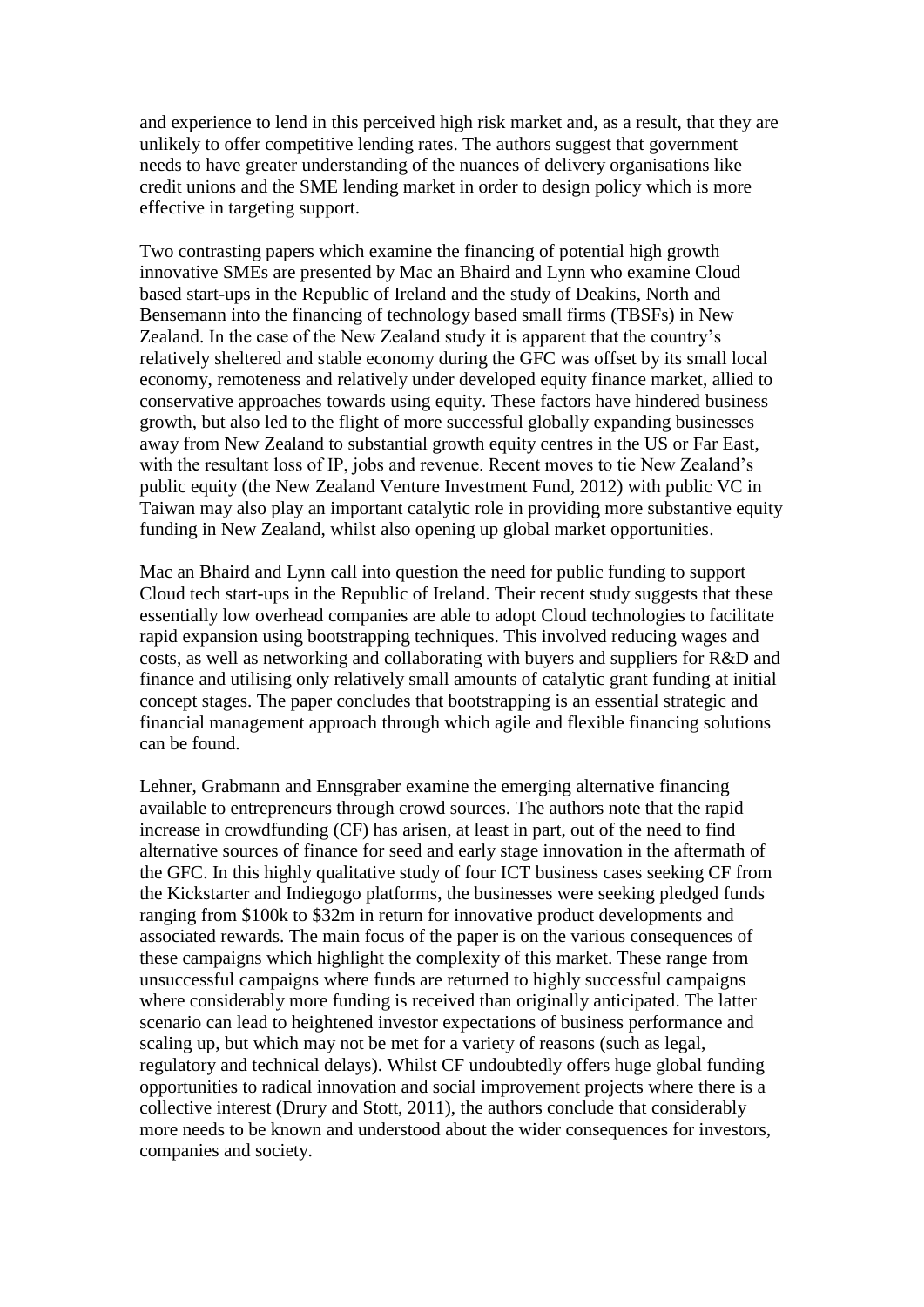Finally, Silva and Chávez examine the influence of country institutional and governance characteristics on the performance and resilience of microfinance institutions in a 47-country study. They find, contrary to some previous research, that the microfinance industry was significantly exposed to the global financial shocks of 2008-09. However, it appears that microfinance institutions operating in countries with stronger institutional quality, and where the rule of law imposed constraints on opportunistic behaviour and underpinned confidence in the 'rules of the game', were more resilient to the effects of the GFC. They conclude that given the increased integration of microfinance into the global financial system and its corresponding increased vulnerability to global financial crises, a strong institutional framework for microfinance is more important than ever. This will help to create an enabling environment for MFIs and the microentrepreneurs they serve and to support outreach, economies of scale and the sustainability of the industry.

#### **Conclusion**

As a recent World Bank (Ardic, Mylenko and Saltane 2011) report suggests, in the aftermath of the GFC of 2008-2009 there has been an increased interest across developed and emerging economies alike in the role of SMEs in job creation and economic growth. However, based on a major cross-country comparison of SME access to finance this report also demonstrates that performance data shows that access to finance and the cost of credit not only pose barriers to SME financing but constrain small firms to a greater extent than large firms. This confirms other research that suggests that changes in the financial conditions of their banks (notably a decline in equity and Tier1 capital and losses on financial assets) significantly affected firms' access to credit (Popov and Udell 2012). The papers in this Special Issue demonstrate the nature of the government policy response in the UK to the changing market circumstances for SME financing, particularly through institutional evolution, and highlight the impact of the GFC on alternative sources of finance which may become relatively more important across a range of geographies. What is not yet clear, however, is the long-term impact of these innovations and interventions. Given that it is estimated that SME loans represent around 13 per cent of total GDP in developed countries and 3 per cent in developing countries (Ardic et al 2011), any continued constraint in the supply of and effective demand for finance for the SME sector will have significant implications not just for SMEs themselves but for the overall performance of these economies.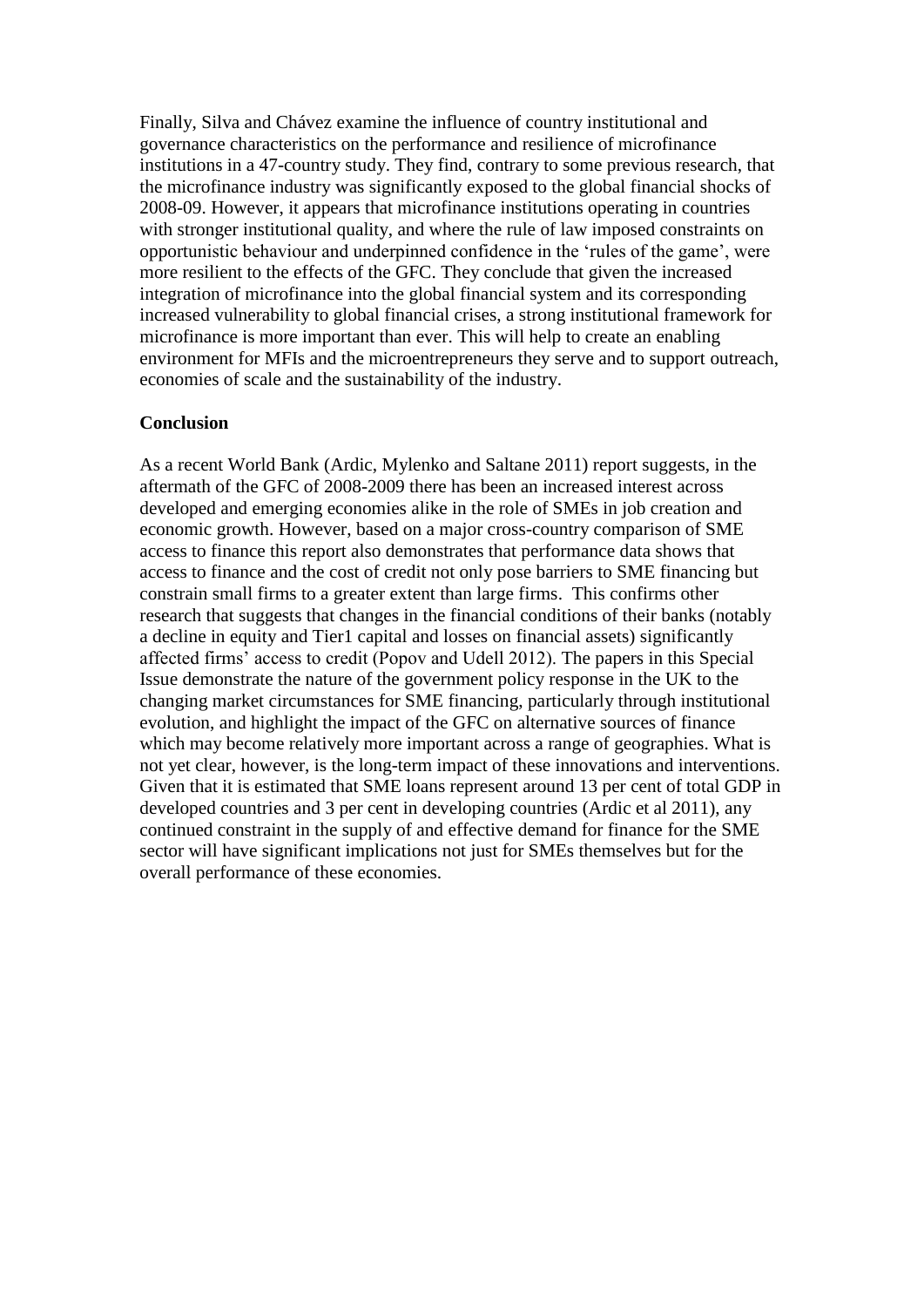#### **References**

Almunia M, Agustin S, Bénétrix A S, Eichengreen B, Rourke K H O and Rua G (2009) From great depression to great credit crisis: similarities, differences and lessons. http://www.econ.berkeley.edu/-eichengr/great\_dep\_great\_cred\_11-09.pdf

Ardic, O P, Mylenko N and Saltane V (2011) Small and medium enterprises: a crosscountry analysis with a new data set. *World Bank Policy Research Working paper No. 5538*. Washington DC: World Bank

Baldock R., 2015, What is the Role of Public Feeder Markets in Developing Technology Based Small Firms? An Exploration of the Motivations for Listing on AIM since the GFC, *Venture Capital, an International Journal of Entrepreneurial Finance*

Baldock R. and C. Mason, 2015, Establishing a New UK Finance Escalator for Innovative SMEs: The Roles of the Enterprise Capital Funds and Angel Coinvestment Fund, *Venture Capital, an International Journal of Entrepreneurial Finance*

Block J H and Sander P (2009) What is the effect of the current financial crisis on venture capital financing? Empirical evidence from US internet start-ups. *Venture Capital: An International Journal of Entrepreneurial Finance* 11, 295-309

Block J H, Sander P and De Vries G (2010) Venture capital and the financial crisis: an empirical study across industries and countries. *MPRA Paper No. 20287*. http://mpra.ubuni-muenchen.de/20287/

British Business Bank, 2014, *British Business Bank Leads Financing of First Super-ECF*, reported on British Business Bank website, 03/12/2014 [http://british-business-bank.co.uk/british-business-bank-leads-financing-first-super](http://british-business-bank.co.uk/british-business-bank-leads-financing-first-super-ecf/)[ecf/](http://british-business-bank.co.uk/british-business-bank-leads-financing-first-super-ecf/)

Cowling M, Liu W and Ledger A (2012) Small business financing in the UK before and during the current financial crisis, *International Small Business Journal* 30, 778- 800

Deakins D, D. North and J. Bensemann, 2015, Paradise Lost? The case of Technology-based Small Firms in New Zealand in the post Global Financial Crisis economic environment, *Venture Capital, an International Journal of Entrepreneurial Finance*

Drury, J. and C. Stott, 2011, Contextualising the Crowd in Contemporary Social Science, *Contemporary Social Science*, 6 (3): 275-288.

Gill D., 2015, Consolidating the gains: Government intervention in risk capital, *Venture Capital, an International Journal of Entrepreneurial Finance*

HM Treasury and BIS, 2011, *The Plan for Growth*, HM Treasury and Department for Business Innovation and Skills, March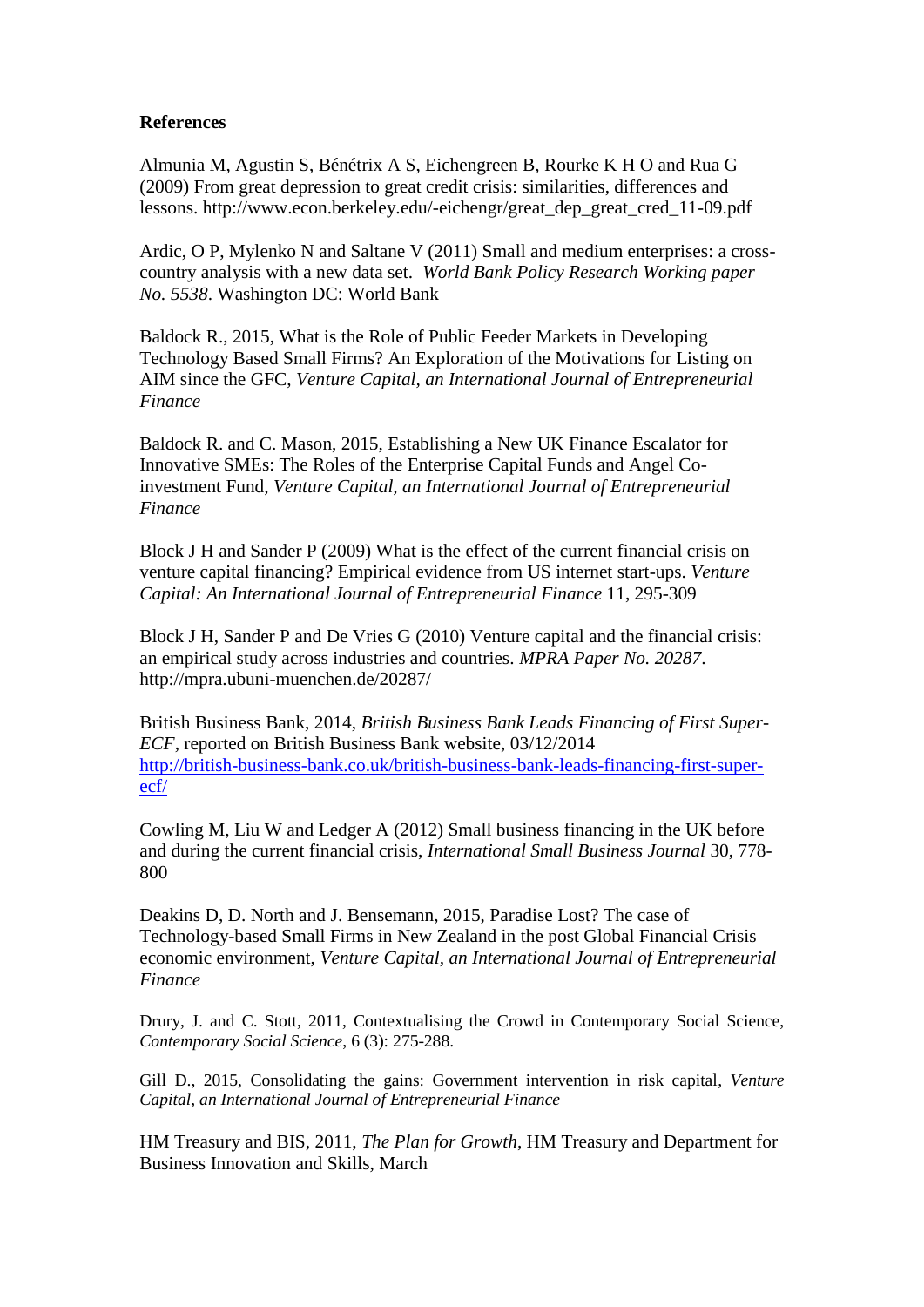KfW, 2015, *KfW: Our Tasks and Goals*, Kreditanstalt für Wiederaufbau [https://www.kfw-entwicklungsbank.de/International-financing/KfW-Development-](https://www.kfw-entwicklungsbank.de/International-financing/KfW-Development-Bank/Tasks-and-goals/)[Bank/Tasks-and-goals/](https://www.kfw-entwicklungsbank.de/International-financing/KfW-Development-Bank/Tasks-and-goals/)

Jones-Evans D., 2015, Access to Finance to SMEs at a Regional Level – the Case of Finance Wales, *Venture Capital, an International Journal of Entrepreneurial Finance*

Lehner O, E. Grabmann and C. Ennsgraber, 2015, Entrepreneurial Implications of Crowdfunding as Alternative Funding Source for Innovations, *Venture Capital, an International Journal of Entrepreneurial Finance*

Lerner J., 2010, The future of public efforts to boost entrepreneurship and venture capital, *Small Business Economics*, 35: 255-264

North D., R. Baldock and F. Ullah, 2013, Funding the growth of UK technology based small firms since the financial crash: are there breakages in the finance escalator? *Venture Capital, an International Journal of Entrepreneurial Finance*,

Mac an Bhaird C. and T. Lynn, 2015, Seeding the cloud: Financial bootstrapping in the computer software sector, *Venture Capital, an International Journal of Entrepreneurial Finance*

McGuinness G and Hogan T (2014) Bank credit and trade credit: evidence from SMEs over the financial crisis, *International Small Business Journal*, December 2014, DOI: 10 1177/0266242614558314

New Zealand Venture Investment Fund, 2012, *Co-fund arrangements between the Taiwan National Development Fund – Executive Yuan and New Zealand Venture Investment Fund Ltd*, 15<sup>th</sup> November [http://www.nzvif.com/documents/whats-new/NZVIF-NDF-Co-Fund-Guide-](http://www.nzvif.com/documents/whats-new/NZVIF-NDF-Co-Fund-Guide-Nov12.pdf)[Nov12.pdf](http://www.nzvif.com/documents/whats-new/NZVIF-NDF-Co-Fund-Guide-Nov12.pdf)

Okawa K and Tanaka T (2013) The global financial crisis and small- and mediumsized enterprises in Japan: how did they cope with the crisis? *Small Business Economics* 41, 401-417

Orlowski L T (2008) Stages of the 2007/2008 global financial crisis: is there a wandering asset-price bubble? *Economics E-Journal Discussion Paper No. 2008-43*

Popov A and Udell G F (2012) Cross-border banking, credit access, and the financial crisis, *Journal of International Economics* 87, 147-161

Rowlands C, 2009, *The Provision of Growth Capital to Small and Medium Sized Enterprises*, report for the Department for Business, Innovation and Skills

The Kay Review. 2012. *The Kay Review of UK Equity Markets and Long Term Decision Making*, July